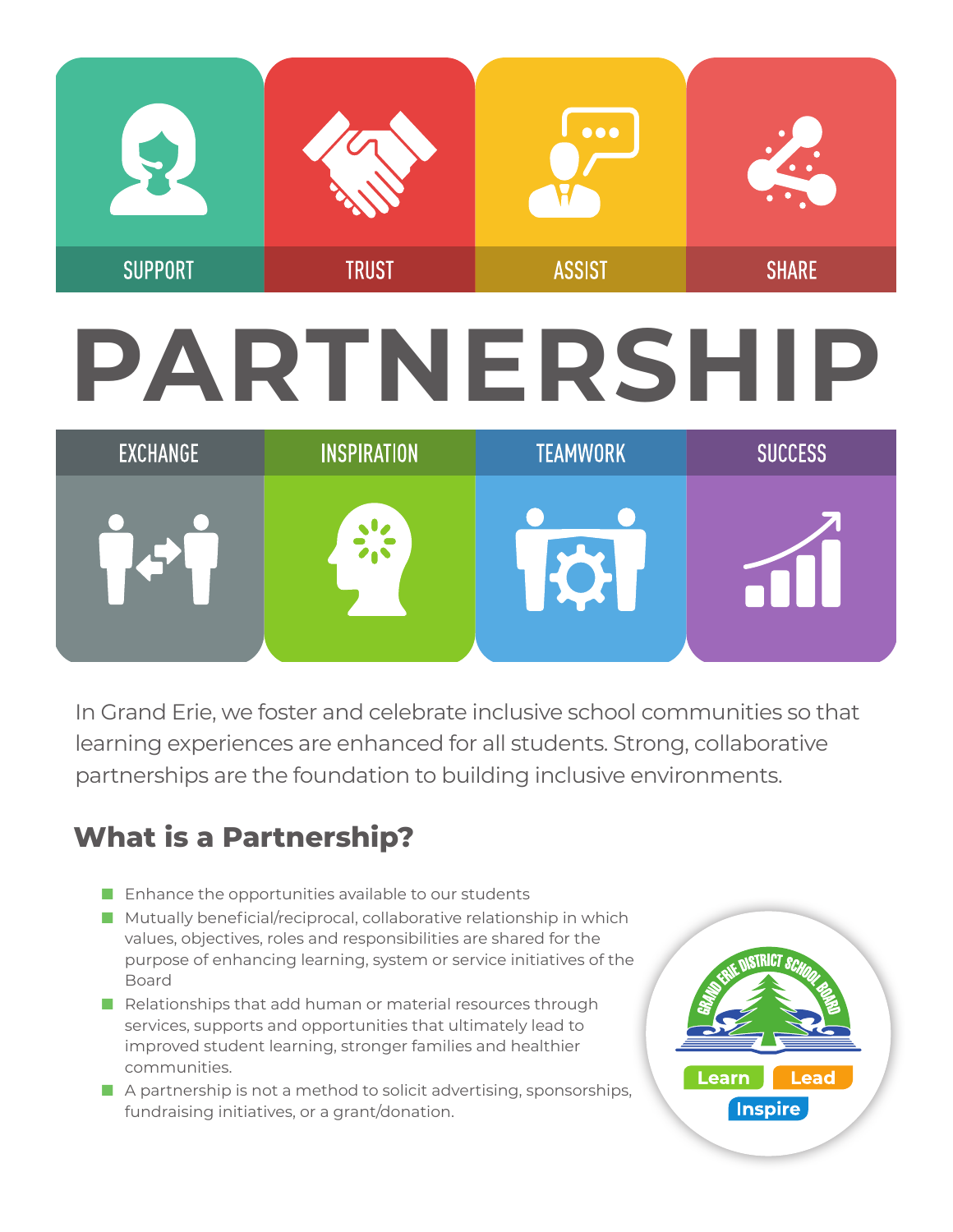# **PARTNERSHIP**

## **Who Benefits from Partnerships?**

General benefits of a partnership include: improved understanding and collaboration between students and school; respect and support from the community consistent with increased interaction; smoother transition for students from school to their next destinations; increased resources resulting from shared activities. Keep these benefits in mind as you establish your partnership goals.

### **Learners:**

- Helps students make the connection with curriculum and outside world
- Individual needs are targeted with the help of new opportunities
- Encounter new ideas and applications to the curriculum
- Reinforce values imparted by parents and teachers
- Gain positive role models
- Broaden awareness of career options
- Improve interpersonal and communications skills
- Recognize the value of life-long learning
- Create links for future employment

### **Partners:**

- Enhanced public image through social responsibility
- Opportunity to share workplace expectations and community standards
- Exposure to new ideas from eager students involved in community activities
- Create avenues for staff to explain leadership skills
- Obtain opportunities to share knowledge and career expertise

## **Schools:**

- Networking opportunities with the community
- Awareness of community expectations
- Share efforts to prepare students for future careers
- Additional resource support (activities, technology, facilities, equipment, ideas, expertise, human resources)
- Tutoring, coaching and mentoring
- Awareness of community concerns as they relate to education issues
- Expand opportunities for teachers to integrate relevant ideas about curriculum
- **Development**

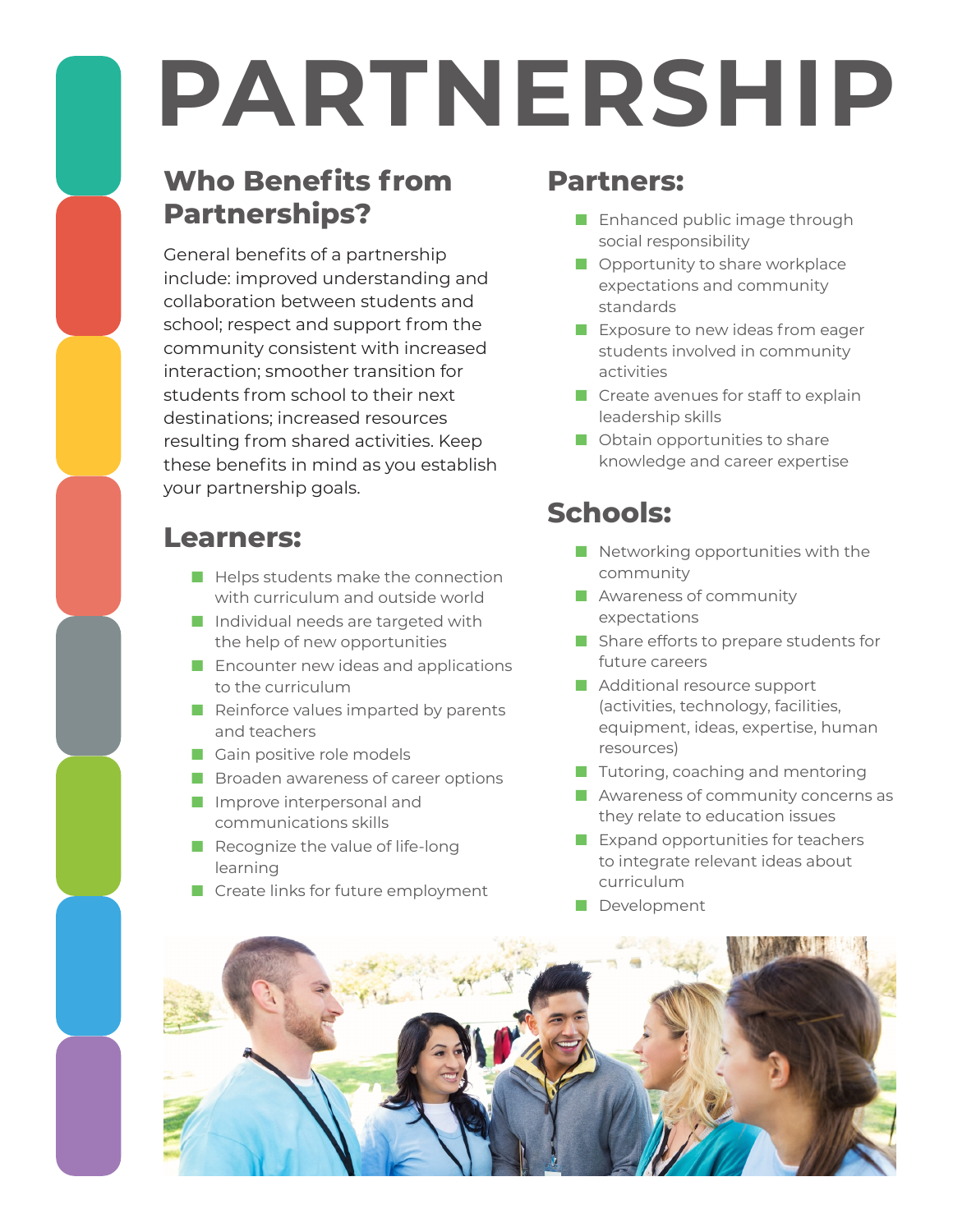# **PARTNERSHIP**

## **GUIDING PRINCIPLES What Contributes to a Successful Partnership?**

- 1. The Grand Erie District School Board supports initiatives appropriate and compatible with the policies and values of the Board.
- 2. The main purpose of seeking out and building partnerships is to extend our capacity to provide enhanced services and programs for students. We need to share expertise and resources between the partners for mutual benefit.
- 3. Partnerships should include some or all of the following:
	- improve services and programs for students
	- partnerships work should tie to the work outlined in the schools School Improvement Plan (SIP)
	- build relationships and promote understanding
	- increase public support for education
	- increase parental and community involvement in, commitment to and responsibility /accountability for student learning
	- increase efficiency and effectiveness through sharing of services and resources
	- recognize the contributions of all partners
	- the promotion of equity and inclusiveness in our schools
	- open communication and trust
	- defined problem solving and decision making process
	- mechanism for reflection and evaluation

# **Forming Good Relationships with Your Partner**

Educational partnerships are not unlike other relationships in terms of their stages of development. Some begin small and then grow into multi-activity, multi-dimensional interactions. There are, however, some "love at first sight" moments when values and goals catapult the partnership directly into the multidimensional. Whatever form they end up taking the key ingredient of a successful partnership is a good relationship. Whether your school begins at step one, builds on existing connections representative of step two, or finds an excellent opportunity and takes a giant leap to step three, partnership success will depend on how hard you work at building and maintaining the relationship.

#### **STAGE 1: SUPPORT**

- Establish ties, create awareness: refer to SIP to determine needs
- Mostly single-event involvement at the program or department level

#### **STAGE 2: COOPERATION**

- Committee based; involve partners in planning and implementing; focus on SIP
- Shared resources; joint activities

#### **STAGE 3: COLLABORATION**

- Involve partners in all phases of activities; evaluate and broaden range of activities
- Reciprocal activities included in annual planning; communicate successes